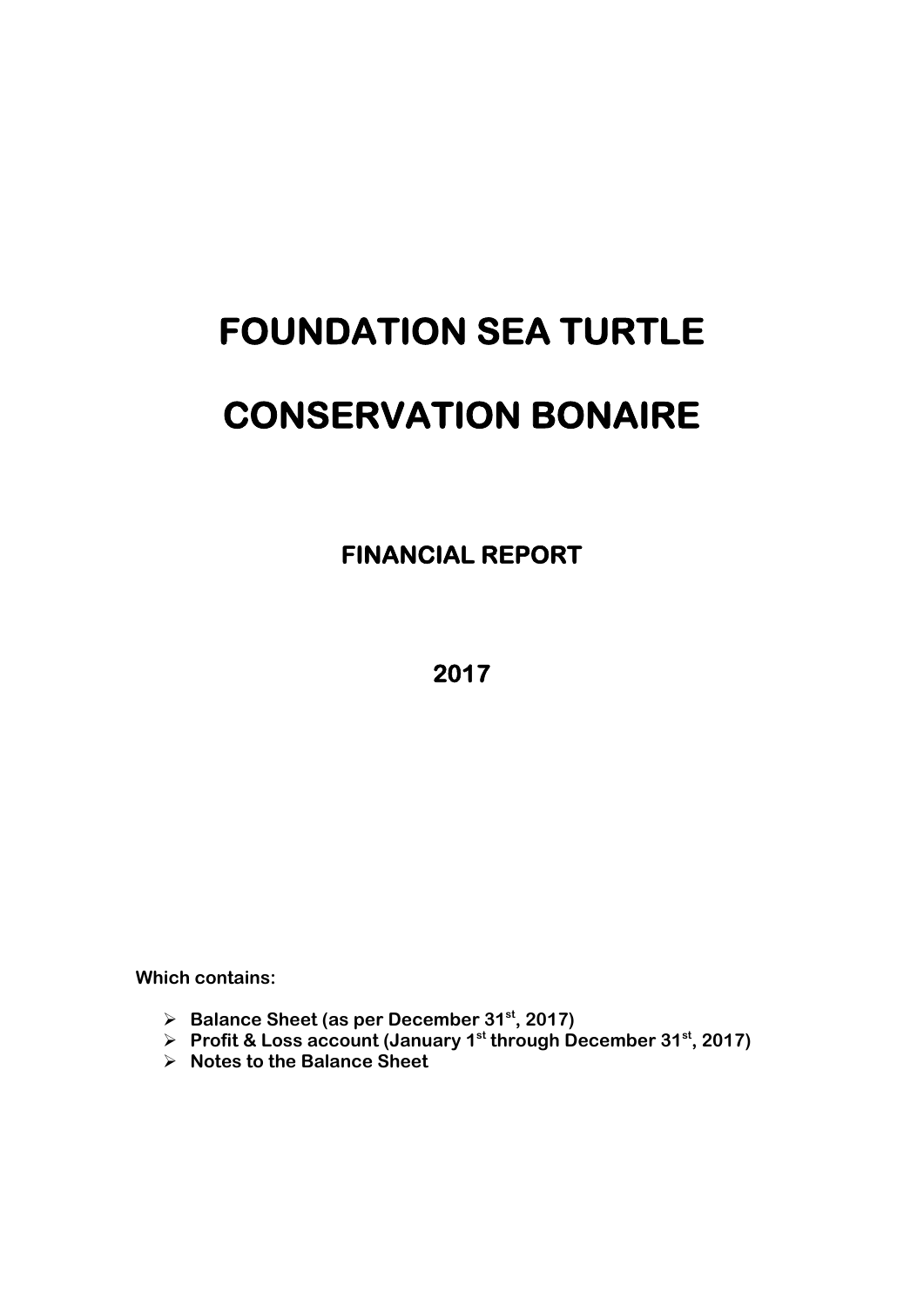## **BALANCE AS PER 31 DECEMBER 2016**

**(ALL AMOUNTS ARE IN USD)**

| <b>ASSETS</b>                    |              | previous year |               |            |
|----------------------------------|--------------|---------------|---------------|------------|
| <b>Fixed Assets</b>              |              |               |               |            |
| Assets                           | 58.527,99    |               | 56.446,99     |            |
| <b>Depreciation Assets</b>       | (27.905, 99) |               | (23.013,99)   |            |
|                                  |              | 30.622,00     |               | 33.433,00  |
|                                  |              | ===========   |               |            |
| <b>Liquid Assets</b>             |              |               |               |            |
| <b>Current Account</b>           | 231,82       |               | 5.687,73      |            |
| <b>STCB Savings account</b>      | 42.248,34    |               | 23.663,88     |            |
| STCB Savings account - WNF funds | 42.820,03    |               | 63.036,22     |            |
|                                  |              | 85.300,19     | ------------- | 92.387,83  |
|                                  |              | ----------    |               |            |
| <b>Current Assets</b>            |              |               |               |            |
| Prepaid expenses                 | 1.423,12     |               | 4.591,75      |            |
| Funds to be received             | 0,00         |               | 2.272,15      |            |
| Guarantees / deposits paid       | 1.001,02     |               | 1.001,02      |            |
|                                  |              | 2.424,14      |               | 7.864,92   |
|                                  |              |               |               |            |
| <b>Stock</b>                     |              |               |               |            |
| <b>Stock</b>                     | 16.604,76    |               | 13.659,84     |            |
|                                  |              | 16.604,76     |               | 13.659,84  |
|                                  |              | =========     |               |            |
| <b>TOTAL ASSETS</b>              |              | 134.951,09    |               | 147.345,59 |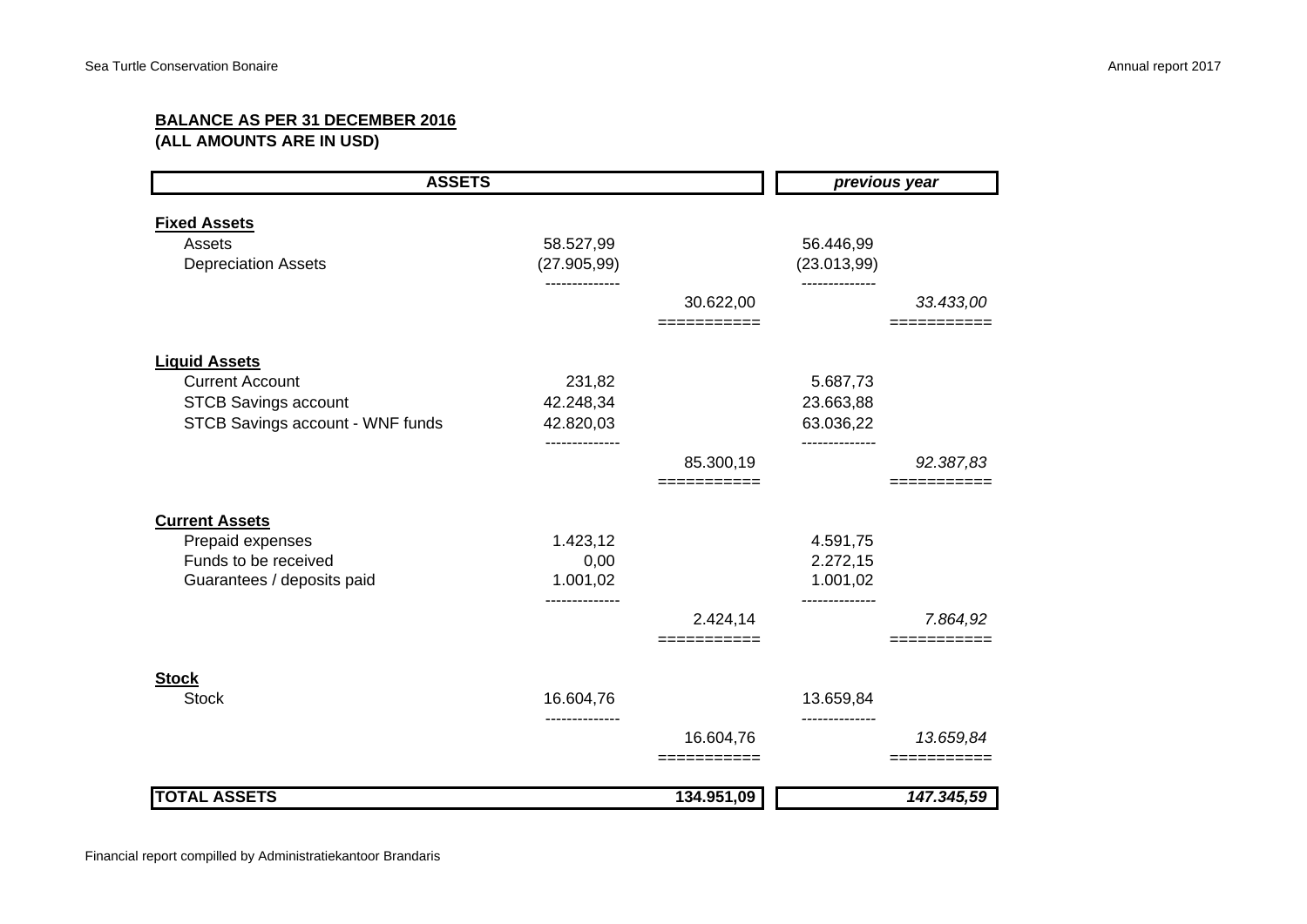| <b>LIABILITIES</b>              |              |            | previous year |            |
|---------------------------------|--------------|------------|---------------|------------|
| <b>Equity</b>                   |              |            |               |            |
| Retained earnings               | 133.317,83   |            | 135.370,08    |            |
| Result current year             | (10.094, 22) |            | (2.052, 24)   |            |
|                                 |              |            |               |            |
|                                 |              | 123.223,61 |               | 133.317,84 |
|                                 |              |            |               |            |
| <b>Taxes &amp; Salaries</b>     |              |            |               |            |
| ABB                             |              |            | 261,28        |            |
| Taxes & social securities       |              |            |               |            |
| Salaries to be paid             |              |            |               |            |
|                                 |              |            |               |            |
|                                 |              |            |               | 261,28     |
|                                 |              |            |               |            |
| <b>Current liabilities</b>      |              |            |               |            |
| Pre-received Grants / Donations | 8.922,24     |            | 11.854,50     |            |
| <b>Accrued Expenses</b>         | 2.805,24     |            | 1.911,97      |            |
|                                 |              |            |               |            |
|                                 |              | 11.727,48  |               | 13.766,47  |
|                                 |              | =========  |               | =======    |
| <b>TOTAL LIABILITIES</b>        |              | 134.951,09 |               | 147.345,59 |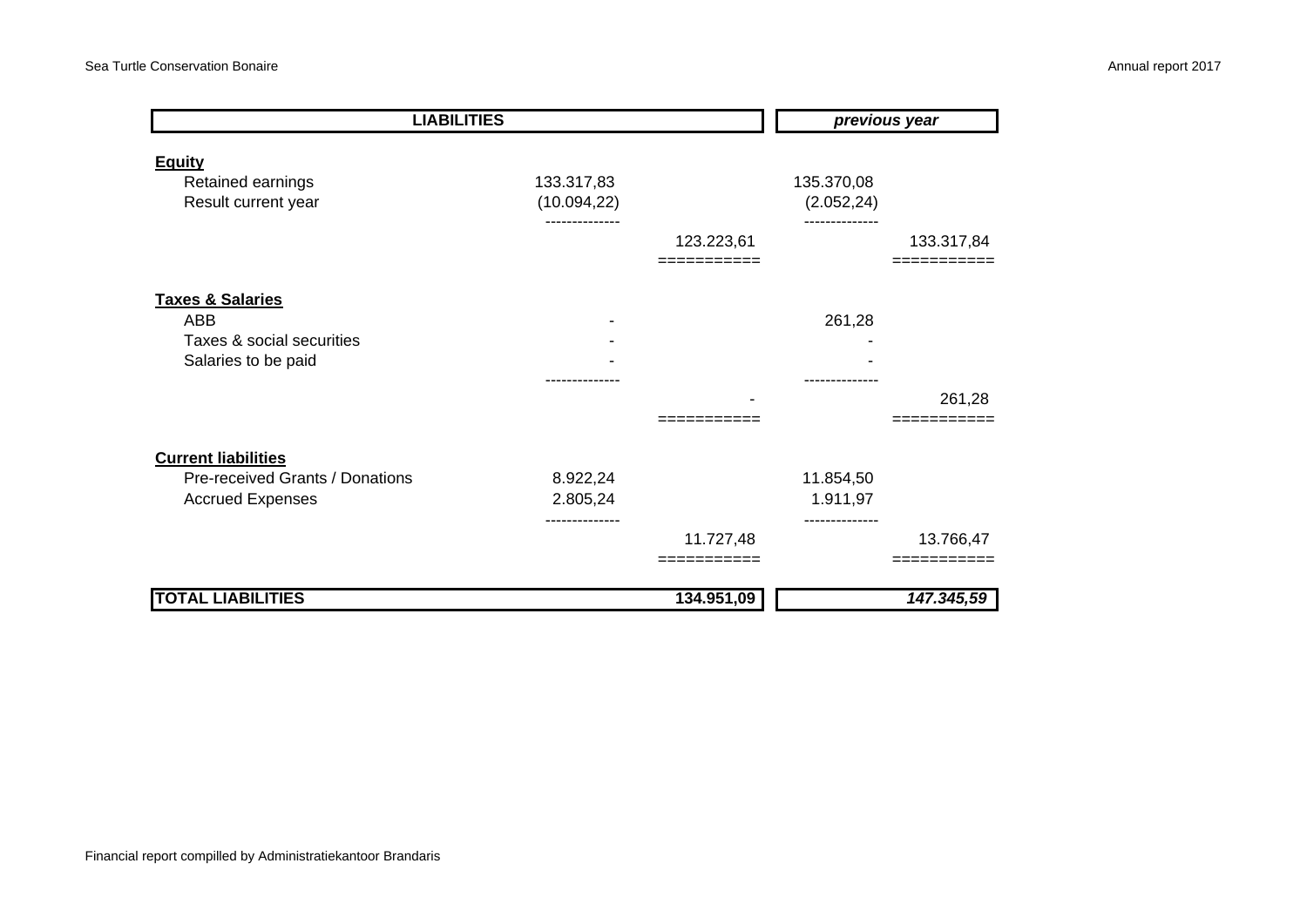## PROFIT- & LOSS ACCOUNT

### FOUNDATION SEA TURTLE CONSERVATION BONAIRE.

#### (January 1st - December 31st, 2017) (all amounts are in USD)

|                                |                                         |                               | 2017       | 2016                          |            |
|--------------------------------|-----------------------------------------|-------------------------------|------------|-------------------------------|------------|
|                                |                                         | Debit                         | Credit     | Debit                         | Credit     |
| <b>Income</b>                  |                                         |                               |            |                               |            |
|                                | Grants                                  |                               | 100.465,00 |                               | 135.152,09 |
|                                | Donations received                      |                               | 14.235,88  |                               | 23.179,87  |
|                                | Sale of STCB Mercandise / Auction       |                               | 52.747,30  |                               | 40.322,34  |
|                                | Other income                            |                               | 2.050,95   |                               |            |
|                                | Taxable income (including ABB for 2016) |                               | 27.417,93  |                               | 22.610,00  |
|                                | Cost of Goods Sold                      | 15.815,48                     |            | 15.935,49                     |            |
|                                | ABB                                     |                               |            | 1.279,60                      |            |
|                                | <b>Total Income</b>                     |                               | 181.101,58 |                               | 204.049,21 |
| <b>Personnel expenses</b>      |                                         |                               |            |                               |            |
|                                | Gross wages / salaries                  | 92.172,30                     |            | 88.902,98                     |            |
|                                | Social securities                       | 18.038,08                     |            | 16.632,53                     |            |
|                                | ZVK - reimbursement AO                  | (1.515, 90)                   |            |                               |            |
|                                | Staff and volunteer expenses            | 6.631,23                      |            | 7.444,22                      |            |
|                                | Training & Collaboration                | 2.881,46                      |            | 1.781,34                      |            |
|                                | Total personnel expenses                | ---------------<br>118.207,17 |            | ---------------<br>114.761,07 |            |
|                                |                                         |                               |            |                               |            |
| <b>General Expenses</b>        |                                         |                               |            |                               |            |
|                                | <b>Office Supplies</b>                  | 1.770,02                      |            | 1.305,24                      |            |
|                                | Telecommunication                       | 3.141,12                      |            | 4.041,49                      |            |
|                                | <b>Accounting Expenses</b>              | 2.820,38                      |            | 1.207,50                      |            |
|                                | Other professional services             | 1.207,33                      |            | 3.220,07                      |            |
|                                | Dues and subscriptions                  | 742,66                        |            | 245,83                        |            |
|                                | Bank charges                            | 363,51                        |            | 362,16                        |            |
|                                | Travel & lodging                        | 1.753,19                      |            | 1.860,39                      |            |
|                                | <b>Miscellaneous</b>                    | 59,93                         |            |                               |            |
|                                | <b>Total General Expenses</b>           | ---------------<br>11.858,14  |            | 12.242,68                     |            |
| <b>Housing Expenses</b>        |                                         |                               |            |                               |            |
|                                | Rent                                    | 9.000,00                      |            | 9.000,00                      |            |
|                                | <b>Utilities</b>                        | 2.463,27                      |            | 2.468,66                      |            |
|                                | Repair & Maintenance                    | 197,17                        |            | 1.756,22                      |            |
|                                | Security                                | 799,68                        |            | 743,64                        |            |
|                                | Janitorial                              | 1.426,76                      |            | 1.373,76                      |            |
|                                | <b>Total Housing Expenses</b>           | ---------------<br>13.886,88  |            | ---------------<br>15.342,28  |            |
| <b>Car &amp; Boat Expenses</b> |                                         |                               |            |                               |            |
|                                | Gasoline                                | 5.584,53                      |            | 4.917,07                      |            |
|                                | Repair & Maintenance                    | 8.334,66                      |            | 6.837,47                      |            |
|                                | License Plate Tax                       | 380,00                        |            | 1.027,95                      |            |
|                                | Insurance<br>Other                      | 1.026,38                      |            | 1.459,95                      |            |
|                                |                                         |                               |            |                               |            |
|                                | <b>Total Car &amp; Boat Expenses</b>    | 15.325,57                     |            | 14.242,44                     |            |
|                                |                                         |                               |            |                               |            |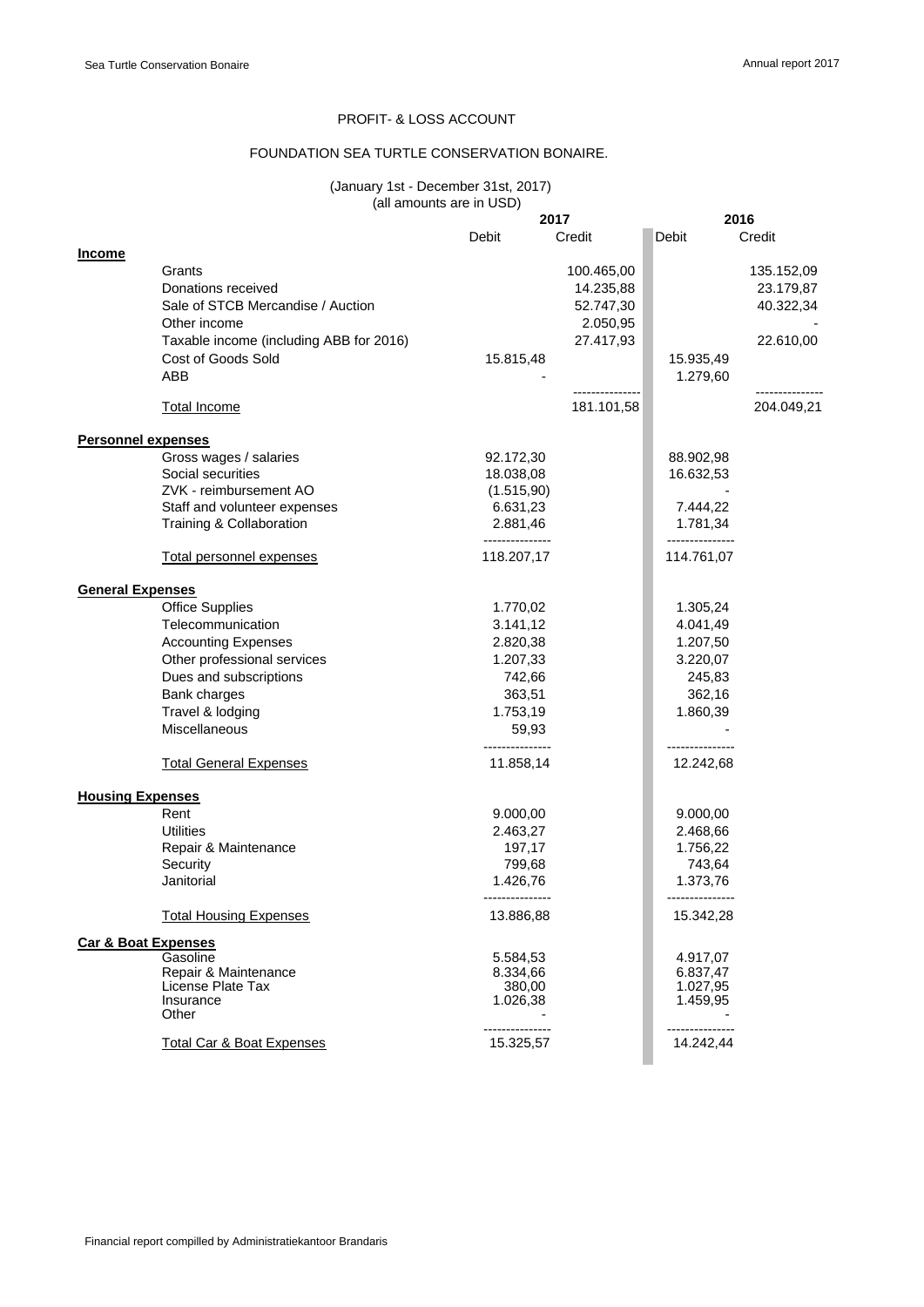## PROFIT- & LOSS ACCOUNT

| <b>Depreciation Expenses</b>               |                                              |              |            |             |            |
|--------------------------------------------|----------------------------------------------|--------------|------------|-------------|------------|
| Depreciation                               |                                              |              |            | 4.340,00    |            |
| Result sale of assets                      |                                              |              |            |             |            |
| <b>Total Depreciation</b>                  |                                              | 4.892,00     |            | 4.340,00    |            |
| <b>Sales &amp; Research Expenses</b>       |                                              |              |            |             |            |
| Promotion                                  |                                              | 1.652,25     |            | 4.181,82    |            |
| Fundraiser expenses                        |                                              |              |            |             |            |
|                                            | Argos satellite tracking time & transmitters |              |            |             |            |
| Field work expenses                        |                                              | 5.320,75     |            | 3.406.55    |            |
| Special projects:                          | <b>DCNA</b>                                  |              |            | 2.852,96    |            |
|                                            | Natuurgelden project                         | 8.935,74     |            | 23.198,80   |            |
|                                            | Adopt a nest                                 | 101,26       |            |             |            |
|                                            | <b>Bon Doet</b>                              | 520,82       |            | 1.300,00    |            |
|                                            | NWO Caribbean                                |              |            | 666,79      |            |
|                                            | Auction                                      | 508,21       |            |             |            |
|                                            | <b>SBMP</b>                                  | 287,74       |            | 9.546.23    |            |
| <b>Research Consultation</b>               |                                              | 9.760,00     |            | 600,00      |            |
| <b>Total Sales &amp; Research Expenses</b> |                                              | 27.086,77    |            | 45.753,15   |            |
| <b>Other Income / Expense</b>              |                                              |              |            |             |            |
| Interest received                          |                                              |              | 60,73      |             | 580,17     |
| Other expenses                             |                                              |              |            | 0           |            |
|                                            |                                              |              |            |             |            |
| <b>Total Other Income / Expense</b>        |                                              | (60, 73)     |            | (580, 17)   |            |
| Result this year (deficit)                 |                                              | (10.094, 22) |            | (2.052, 24) |            |
|                                            |                                              |              |            |             |            |
|                                            |                                              | 181.101.58   | 181.101.58 | 204.049.21  | 204.049.21 |
|                                            |                                              | =========    | =========  | =========   | =========  |